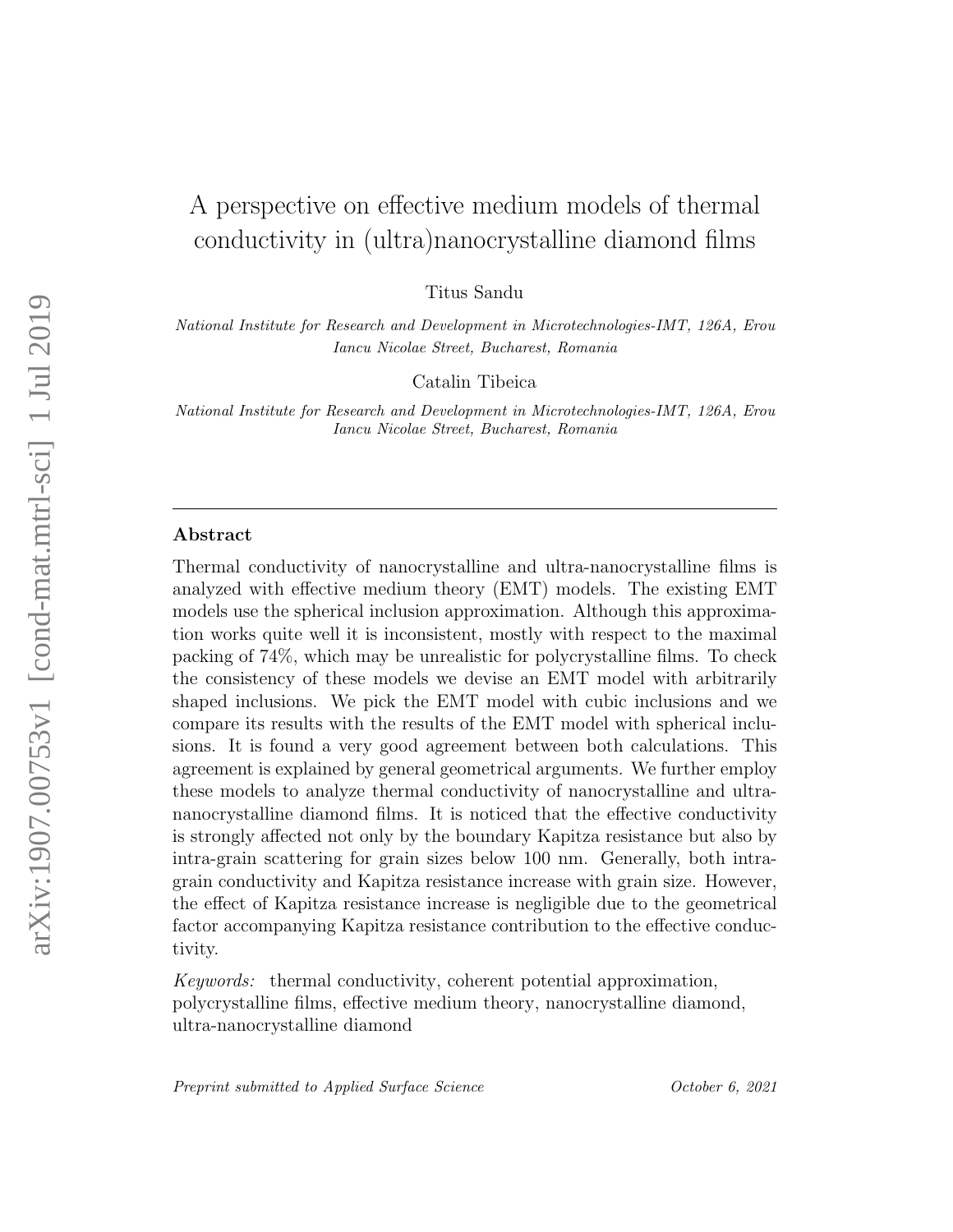#### 1. Introduction

Thermal properties of nanocrystalline materials are of great interest in fields like micro/nanoelectromechanical systems (M/NEMS) or thermal management of electronics for thermal interface materials [\[1\]](#page-12-0). In particular, nanocrystalline materials like nanocrystalline diamond (NCD) and ultrananocrystalline diamond (UNCD) films are also ideal candidates for mechanical and electronic applications with outstanding properties [\[2\]](#page-12-1).

The NCD films are defined as polycrystalline materials containing grains with sizes between tens of nm and  $1 \mu m$ , while the UNCD films contain grains having sizes between 2 to 10 nm [\[3\]](#page-12-2). On the other hand, the allotrope forms of carbon such as diamond, graphene, or nanotubes are the best ever known heat conductors, with their heat conductivity an order of magnitude larger than any metal [\[2\]](#page-12-1). In a bulk material thermal conductivity is given by the following equation obtained from a kinetic theory:  $\kappa = C_V V_q \Lambda/3$ .  $C_V$  is the heat capacity,  $V_g$  is the average phonon group velocity, and  $\Lambda$  is the phonon mean free path. However, thermal conductivity of nanocrystalline materials and of NCD and UNCD films, in particular, are considerably reduced due to grain boundary effects which add a boundary thermal resistance and reduced mean free paths of phonons from their bulk values [\[4,](#page-12-3) [5\]](#page-12-4).

Generally, thermal conductivity of nanocrystalline materials decreases with the decrease of crystallite size [\[4,](#page-12-3) [5\]](#page-12-4). Microscopic techniques such as Boltzmann transport equation [\[6\]](#page-12-5) and Monte Carlo simulations [\[7\]](#page-12-6) can consider detailed phonon grain boundary scattering but they are numerically intensive and also expensive. Another microscopic approach is the phonon-hopping model [\[8\]](#page-12-7). The model assumes that in a nanograin the phonon transport is governed by the same mechanisms as in bulk crystal and introduces a phonon hopping parameter, which describes the phonon transport from one grain to the next one. Although the phonon-hopping model is able to predict the temperature dependence of the effective thermal conductivity [\[9\]](#page-12-8), one can be easily show that the model is equivalent to the effective medium theory (EMT) of Yang *et al.* [\[10\]](#page-12-9). Furthermore, even a combined serial/parallel heat conduction model like that used to explain thermal conductivity in NCD films [\[11\]](#page-13-0) can be cast into the form given in [\[10\]](#page-12-9).

The EMT model of Yang *et al.* is based on the EMT of Nan and Birringer, who considered spheres as shapes for crystallites [\[4\]](#page-12-3). However, the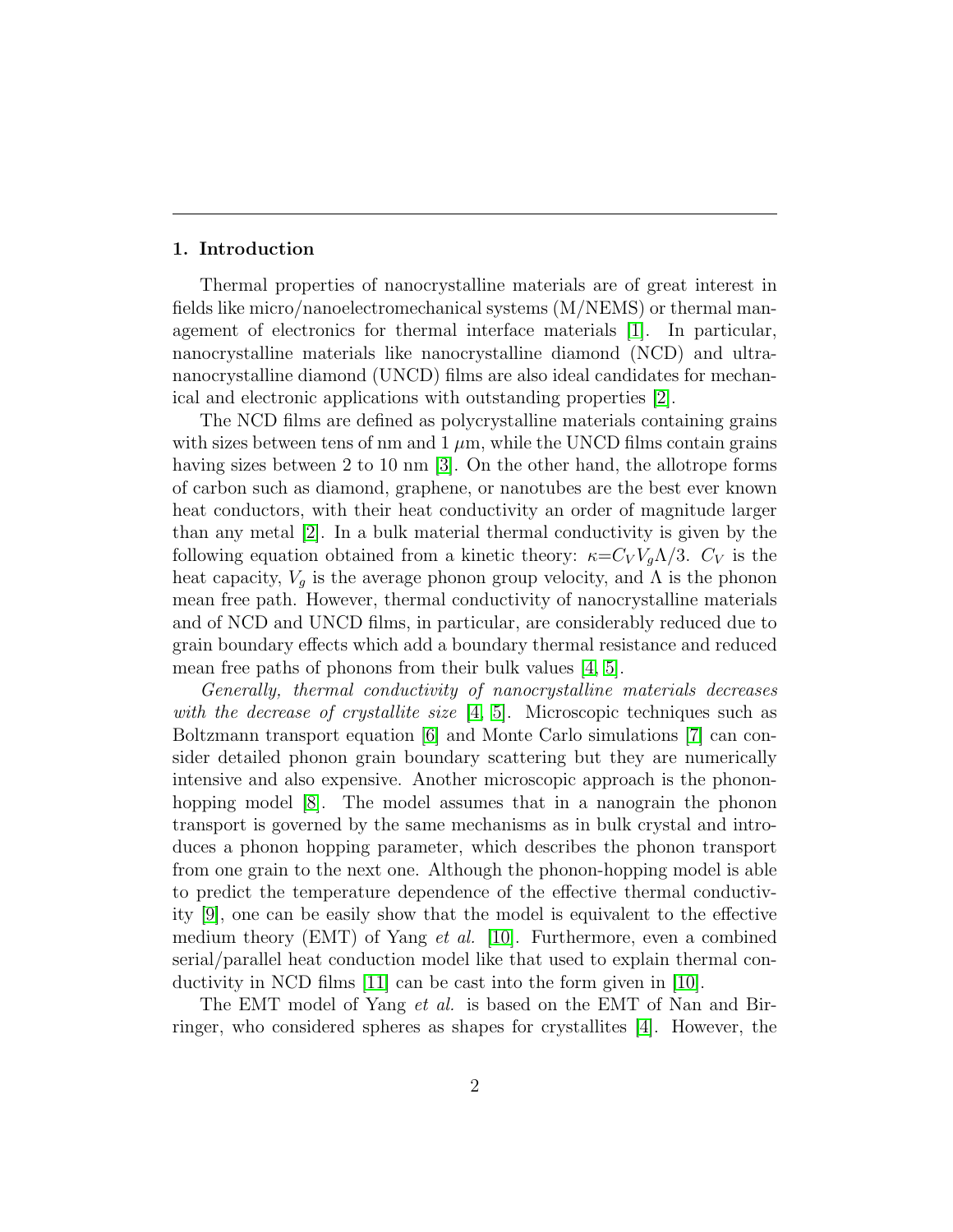maximal packing obtained with equally-sized spheres is 74%, therefore one may encounter some inconsistencies of the model based on spherical crystallites. In addition, spherical crystallites are inconsistent with the assumption of planar interfaces between grains made in the model described in ref. [\[10\]](#page-12-9). Moreover, in the EMT model of Yang *et al.* the grain conductivity is simply the bulk conductivity. This model can be further improved by adjusting the phonon mean free path of the grain to the grain size [\[8,](#page-12-7) [9\]](#page-12-8). Recently, Dong et al. refined the model of Yang et al. by considering an intra-grain conductivity that is different from the bulk value and is affected by the phonon scattering at the grain boundary [\[12\]](#page-13-1).

In this work we analyze the effective thermal conductivity of nanocrystalline and ultra-nanocrystalline films with various EMT models. We relate our recent results regarding the homogenization of heterogeneous materials  $[13]$  to the EMT models expressed in Refs.  $[4, 8, 9]$  $[4, 8, 9]$  $[4, 8, 9]$ . We devise an EMT with arbitrarily shaped crystallites and we compare an EMT model with cubic-shaped crystallites in 3D and square-shaped crystallites in 2D with the model of Yang et al. [\[10\]](#page-12-9). We further analyze the influence of various factors like crystallite size, phonon scattering at the grain boundary, and boundary thermal resistance on the thermal conductivity of NCD and UNCD materials. Our paper is structured as follows. In the next section we present the effective medium models of thermal conductivity in polycrystalline materials and our results regarding the EMT model with arbitrarily shaped crystallites. In section 3 we present numerical results and our analysis regarding thermal conductivity of NCD and UNCD materials. The last section is dedicated to conclusions.

## 2. Effective Medium Models of thermal conductivity in nanocomposites and polycrystalline materials

In the modeling of composites the electric, dielectric, or thermal phenomena can be treated similarly, since the governing equations are the same [\[14\]](#page-13-3). Moreover, if the composite has a granular structure (a collection of inclusions dispersed into a matrix), the calculations of the composite effective parameters can start from the behavior of a single inclusion embedded in the matrix. Having the response of a single inclusion and considering the interactions between inclusions, the effective parameters of the composite can be calculated with various degrees of accuracy [\[14\]](#page-13-3). This process may be called a homogenization process by which the response of a heterogeneous system is similar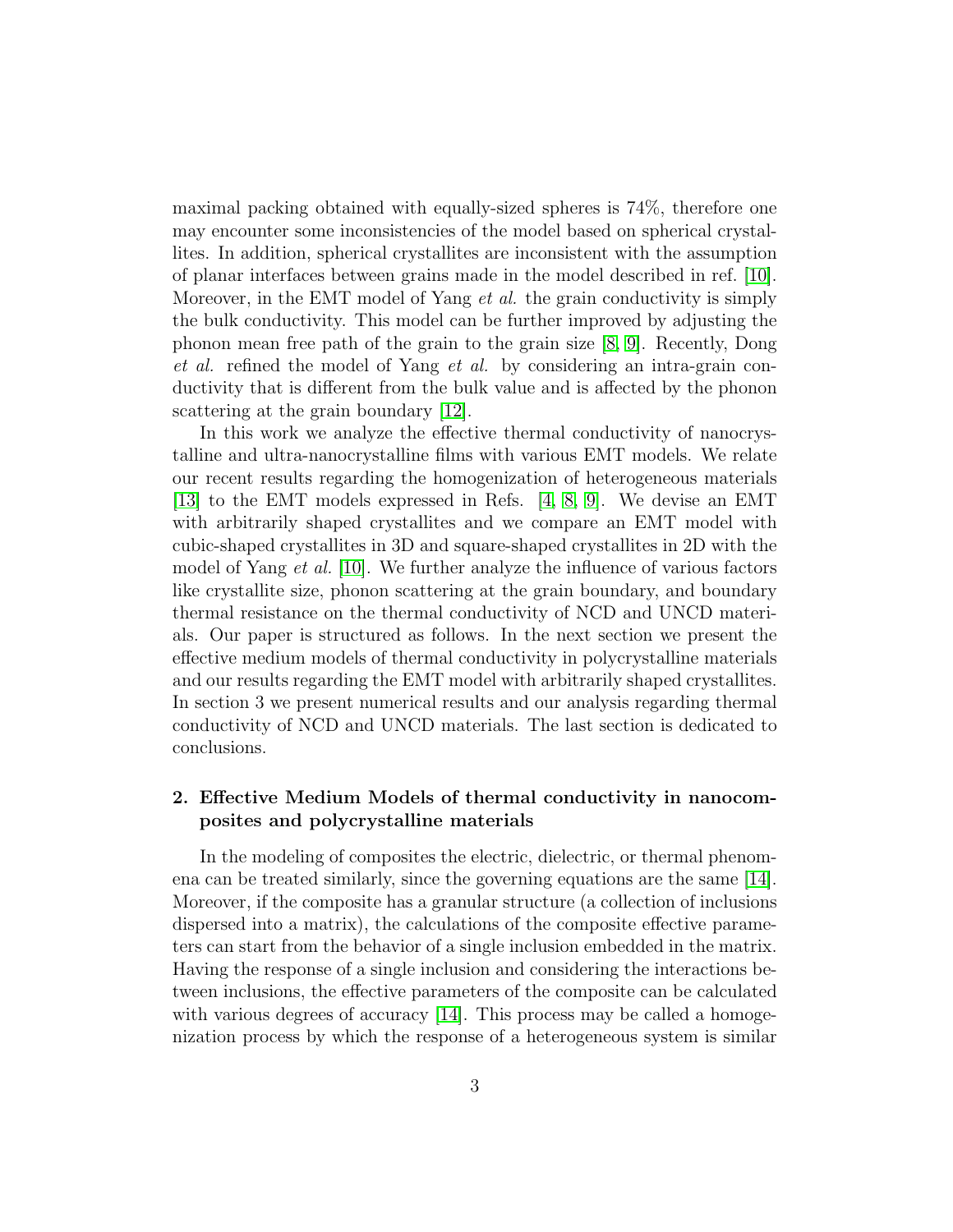to that of a homogeneous system characterized by the effective parameters calculated in the process. The response of a particle of volume  $V_1$  immersed in a uniform matrix and exposed to a uniform heat flux can be defined as [\[13\]](#page-13-2)

<span id="page-3-0"></span>
$$
\alpha = \frac{1}{4\pi V_1} \int\limits_{V_1} \frac{(\kappa_1 - \kappa_0)}{\kappa_0} \left( -\nabla T\left( r \right) \right) d^3 r. \tag{1}
$$

In Eq. [\(1\)](#page-3-0)  $\kappa_1$  and  $\kappa_0$  are the conductivities of the particle and of the embedding medium, respectively and T is the temperature field calculated in the presence of the particle. In dielectric phenomena  $\alpha$  is the normalization polarizability which can be cast as in the following [\[13,](#page-13-2) [15\]](#page-13-4)

$$
\alpha = \sum_{k} \frac{w_k \left(\kappa_1 - \kappa_0\right)}{\kappa_0 + L_k \left(\kappa_1 - \kappa_0\right)},\tag{2}
$$

where  $L_k$  is the depolarization factor of the  $k^{th}$  eigenmode of an electrostatic operator defined on the boundary of  $V_1$  and  $w_k$  is the weight of this eigenmode. It can be readily seen that  $\alpha$  is related to the t-matrix formalism of the scattering theory [\[14,](#page-13-3) [16\]](#page-13-5). In addition, the interfacial barrier resistance between the inclusion and the matrix is modeled as a very thin shell of thermal conductivity  $\kappa_2$  [\[4,](#page-12-3) [10,](#page-12-9) [14\]](#page-13-3). The shelled particle can be also "homogenized" by simply replacing it with a similar particle, which has an effective conductivity for each eigenmode given by [\[13,](#page-13-2) [15\]](#page-13-4):

<span id="page-3-1"></span>
$$
\kappa_{k-1} = \kappa_2 \left( 1 + \frac{\kappa_1 - \kappa_2}{\left( 1 + \eta \right) \kappa_2 + \eta \left( 1/2 - \chi_k \right) \left( \kappa_1 - \kappa_2 \right)} \right),\tag{3}
$$

where  $1+\eta$  is a volume ratio between the particle with and without the shell. Equation [\(3\)](#page-3-1) is a generalization of the results from [\[4,](#page-12-3) [17\]](#page-13-6) to arbitrarily shaped nanoparticles. It is easy to check that interfacial resistance is obtained in the limit  $\eta \to 0$  and  $\eta/\kappa_2 \to$  constant as

<span id="page-3-2"></span>
$$
\kappa_{k\perp 1} = \frac{\kappa_1}{1 + d\kappa_1 L_k R_K/l},\tag{4}
$$

where d is the dimension of the problem, which is 3 for a 3D problem and 2 for a 2D problem,  $R_K$  the is the Kapitza boundary resistance and l is a characteristic length of the particle. In Eq. [\(4\)](#page-3-2) we considered that the grain boundary is shared between two adjacent grains as in the paper of Yang et al. [\[10\]](#page-12-9).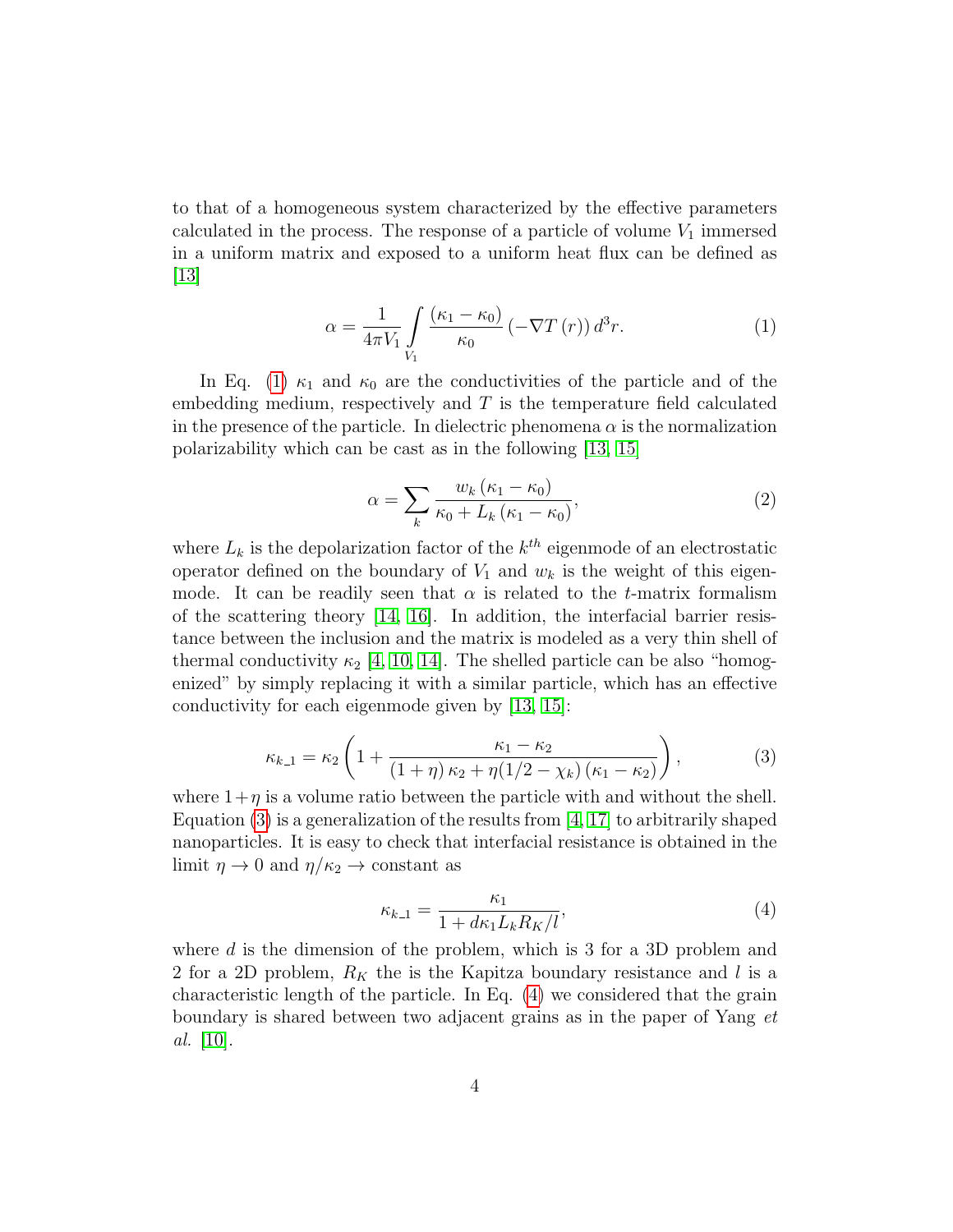Once the response of a single inclusion is calculated various procedures can be devised in order to obtain effective medium models. One of the oldest and the most successful effective medium models is the Maxwell-Garnett approximation, which is an averaged  $t$ -matrix approximation [\[14,](#page-13-3) [16\]](#page-13-5). The Maxwell-Garnett approximation works well for low volume concentrations of the filler [\[13\]](#page-13-2). For large volume concentrations, however, the coherent potential approximation (CPA) is more appropriate [\[13,](#page-13-2) [14\]](#page-13-3).

In CPA, the effective conductivity  $\kappa_{eff}$  is obtained by setting the average of  $\alpha$  over the composite to zero, i. e.,  $\langle \alpha \rangle = 0$ . For arbitrarily-shaped inclusions the explicit form of CPA is [\[13\]](#page-13-2)

<span id="page-4-0"></span>
$$
\sum_{k} f \frac{w_{k} \left(\kappa_{k-1} - \kappa_{eff}\right)}{\kappa_{eff} + L_{k} \left(\kappa_{k-1} - \kappa_{eff}\right)} + (1 - f) \frac{w_{k} \left(\kappa_{0} - \kappa_{eff}\right)}{\kappa_{eff} + L_{k} \left(\kappa_{0} - \kappa_{eff}\right)} = 0, \qquad (5)
$$

where  $f$  is the volume concentration of the inclusions. When the inclusions with a boundary thermal resistance fill the whole composite, i. e,  $f=1$ , Eq. [\(5\)](#page-4-0) becomes

<span id="page-4-1"></span>
$$
\sum_{k} \frac{w_k \left(\kappa_{k-1} - \kappa_{eff}\right)}{\kappa_{eff} + L_k \left(\kappa_{k-1} - \kappa_{eff}\right)} = 0,\tag{6}
$$

which can be a model for thermal conductivity of polycrystalline films and an extension of the model used by Nan for spherical and ellipsoidal grains  $[4]$ . A graphical illustration of EMT described by Eq. [\(6\)](#page-4-1) is given in Fig. [1,](#page-5-0) where the grain with its boundary is transformed into a homogeneous body and then the process is applied to the whole material.

Generally, Eq. [\(6\)](#page-4-1) has as many solutions as the number of eigenmodes present in the response. However, just one solution has physical significance, which must be a positive root. A practical way to evaluate the effective thermal conductivity  $\kappa_{eff}$  is to look for a solution that satisfies  $|\kappa_{k-1} - \kappa_{eff}| \ll \kappa_{eff}$ . Knowing that  $0 < L_k < 1$  and using the sum rule  $\sum w_k = 1$  [\[15,](#page-13-4) [18\]](#page-13-7), the following approximation can be obtained k

<span id="page-4-2"></span>
$$
\kappa_{eff} = \sum_{k} \frac{w_k \kappa_1}{1 + d\kappa_1 L_k R_K / l},\tag{7}
$$

where  $\kappa_1$  is the grain thermal conductivity of the grain. In the case of spherical grain  $L_k = 1/3$  and  $w_k = 1$  thus Eqs. [\(6\)](#page-4-1) and [\(7\)](#page-4-2) have the form similar to that given in Ref. [\[10\]](#page-12-9)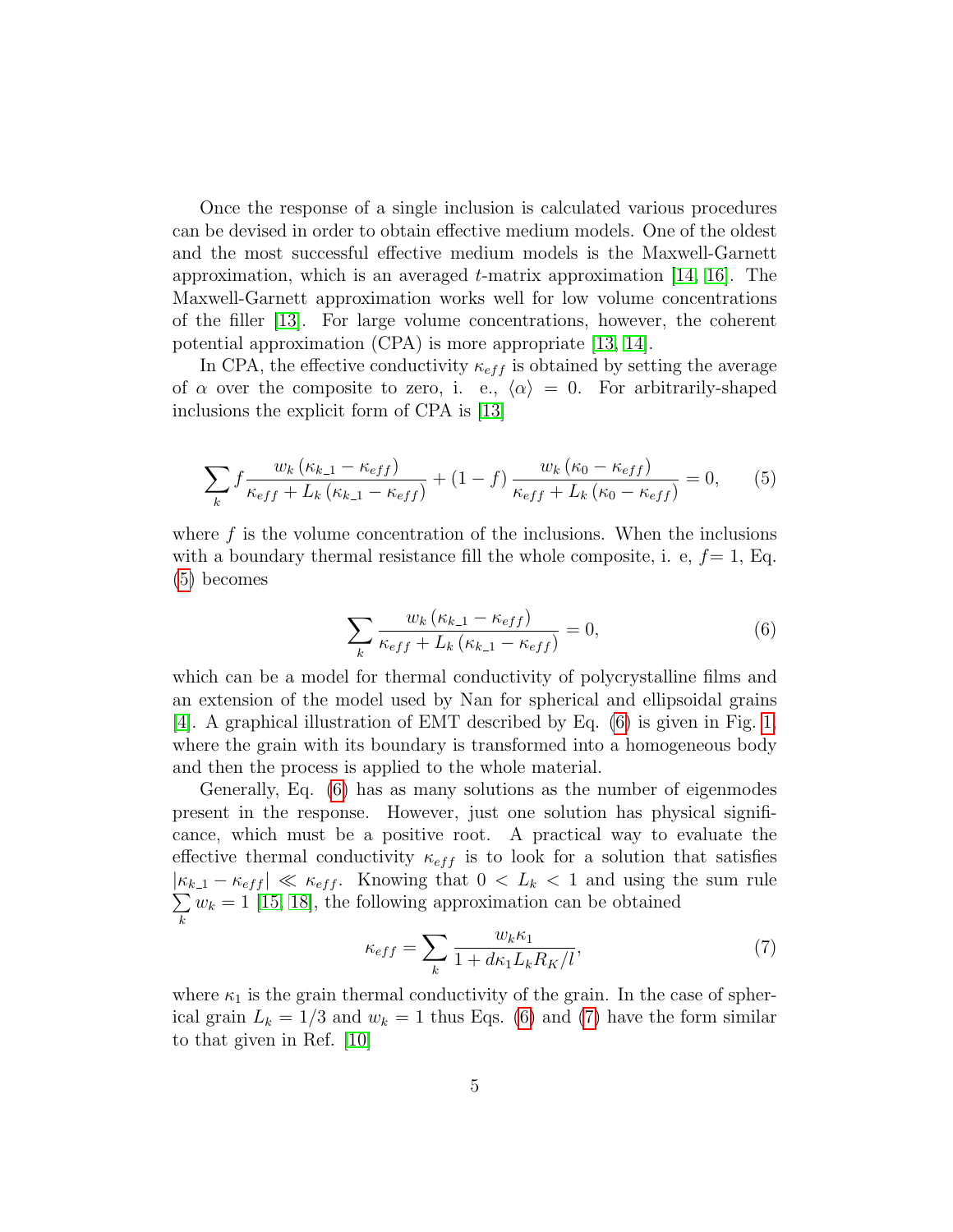

<span id="page-5-0"></span>Figure 1: Process of homogenization in nanocrystalline materials. It is represented by the homogenization of a grain and its boundary (top), followed by the homogenization of the whole material. The thick black lines represent the grain boundaries.

<span id="page-5-1"></span>
$$
\kappa_{eff3D} = \frac{\kappa_1}{1 + R_K \kappa_1 / l},\tag{8}
$$

where  $l$  is the diameter of the spherical grain. Eq. [\(8\)](#page-5-1) considers that the inter-grain space is shared between two adjacent grains [\[10\]](#page-12-9). In the original work of Nan and Birringer (Ref. [\[4\]](#page-12-3)), the diameter l was replaced by the sphere radius.

# 3. Thermal conductivity models of NCD and UNCD films. Discussion

## 3.1. 3D models

The model of Nan and Birringer assumes spherical grains, but in reality the grains have polyhedral shapes and it is supposed that their departure from spherical shape is quite small. There are, at least, two major issues here regarding the effective medium models with spherical inclusions. The maximal packing of equal spheres is about 74%, while for randomly arranged spheres the packing is even smaller [\[19\]](#page-13-8). The second issue is about the argument of Yang *et al.* [\[10\]](#page-12-9), who made the reasoning of interface thermal resistance for planar interfaces. Thus it is natural to ask if the shape averaging can be made around cubic rather than spherical shape. For cubic geometry the packing can reach 100% and cubic shape is also compatible with planar interfaces encountered in polycrystalline materials. In the following we compare the results provided by the effective medium model using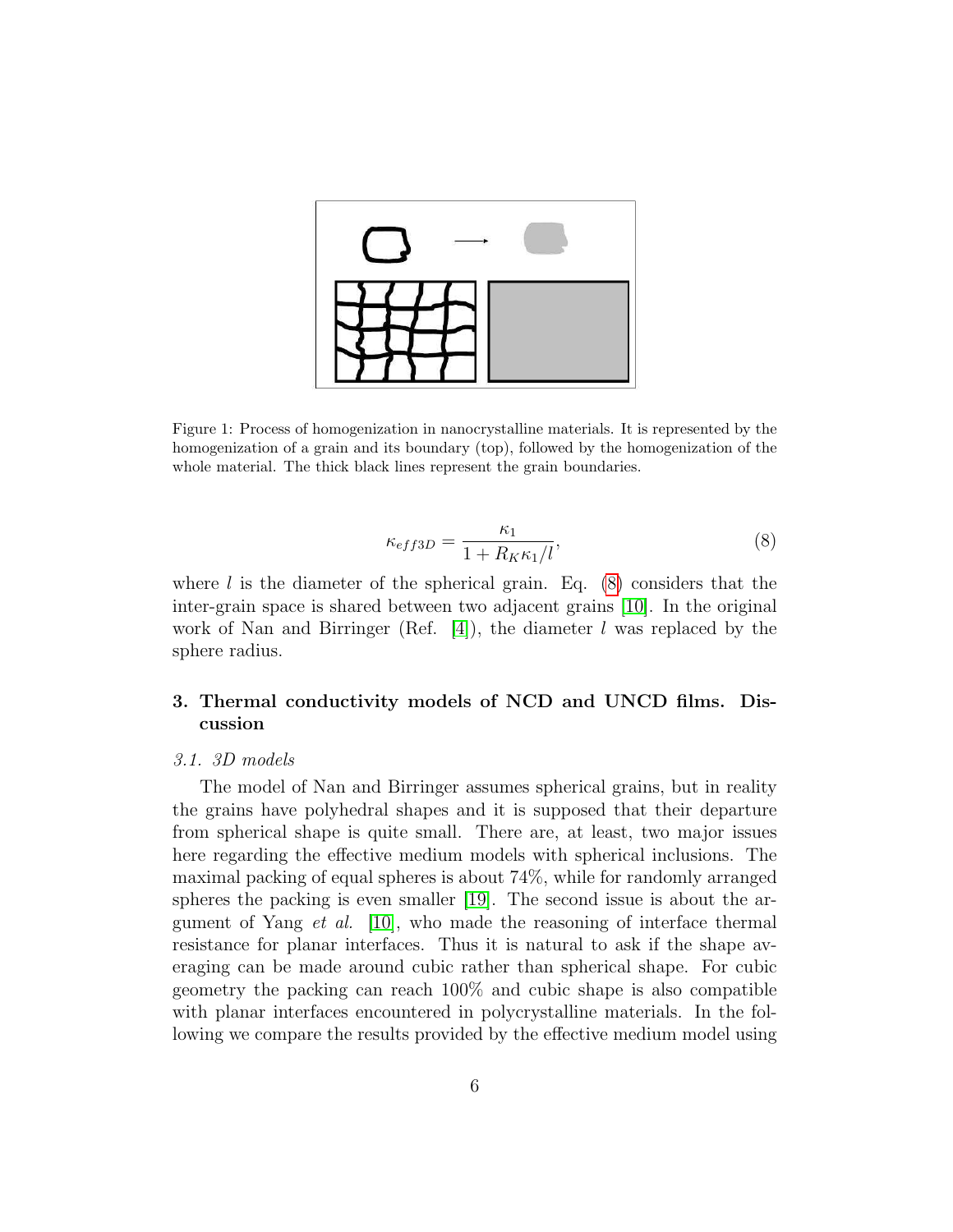spherical inclusions with the effective medium model that assumes cubic inclusions. For cube we use the spectral parameters calculated in Ref. [\[18\]](#page-13-7), namely  $w_1 = 0.44$ ,  $L_1 = 0.214$ ,  $w_2 = 0.24$ ,  $L_2 = 0.297$ ,  $w_3 = 0.04$ ,  $L_3 = 0.345$ ,  $w_4 = 0.05, L_4 = 0.440, w_5 = 0.01, L_5 = 0.563, w_6 = 0.09, L_6 = 0.706, w_7 =$ 0.04,  $L_7 = 0.33$ . In the cubical model l is the edge length of the cube.



<span id="page-6-0"></span>Figure 2: The effective thermal conductivities given by the EMT with spherical (solid black line) versus cubic (dotted red line) shaped crystallites.

In order to assess the effectiveness of Eq. [\(7\)](#page-4-2) we compare its outcome with the results provided by the full form of Eq. [\(6\)](#page-4-1) for polycrystalline diamond using the model with cubic inclusions. The results were apart by less than 1% for cubic inclusions of edge lengths ranging from 2 nm to 10  $\mu$ m, hence Eq. [\(7\)](#page-4-2) provides reliable results. In Fig. [2](#page-6-0) we compare the effective medium models of spherical  $(Eq. (7))$  $(Eq. (7))$  $(Eq. (7))$  and cubic inclusions  $(Eq. (8))$  $(Eq. (8))$  $(Eq. (8))$ . The bulk thermal conductivity is  $1265 \text{ Wm}^{-1}\text{K}^{-1}$  taken from molecular dynamics simulations [\[12\]](#page-13-1) and  $R_K=1.0 \times 10^{-9}$  Km<sup>2</sup>/W. As we can see from Fig. [2](#page-6-0) there is a very good match between the model with spherical inclusions and the model with cubic inclusions.

## 3.2. 2D models

In 2D the filling factor of the plane with circles is  $\pi/4 \approx 78.5\%$ . Moreover, for a two-dimensional model of a polycrystalline films with circular inclusions, Eqs  $(4)$  and  $(6)$  provide a similar formula to Eq.  $(8)$ , i. e.,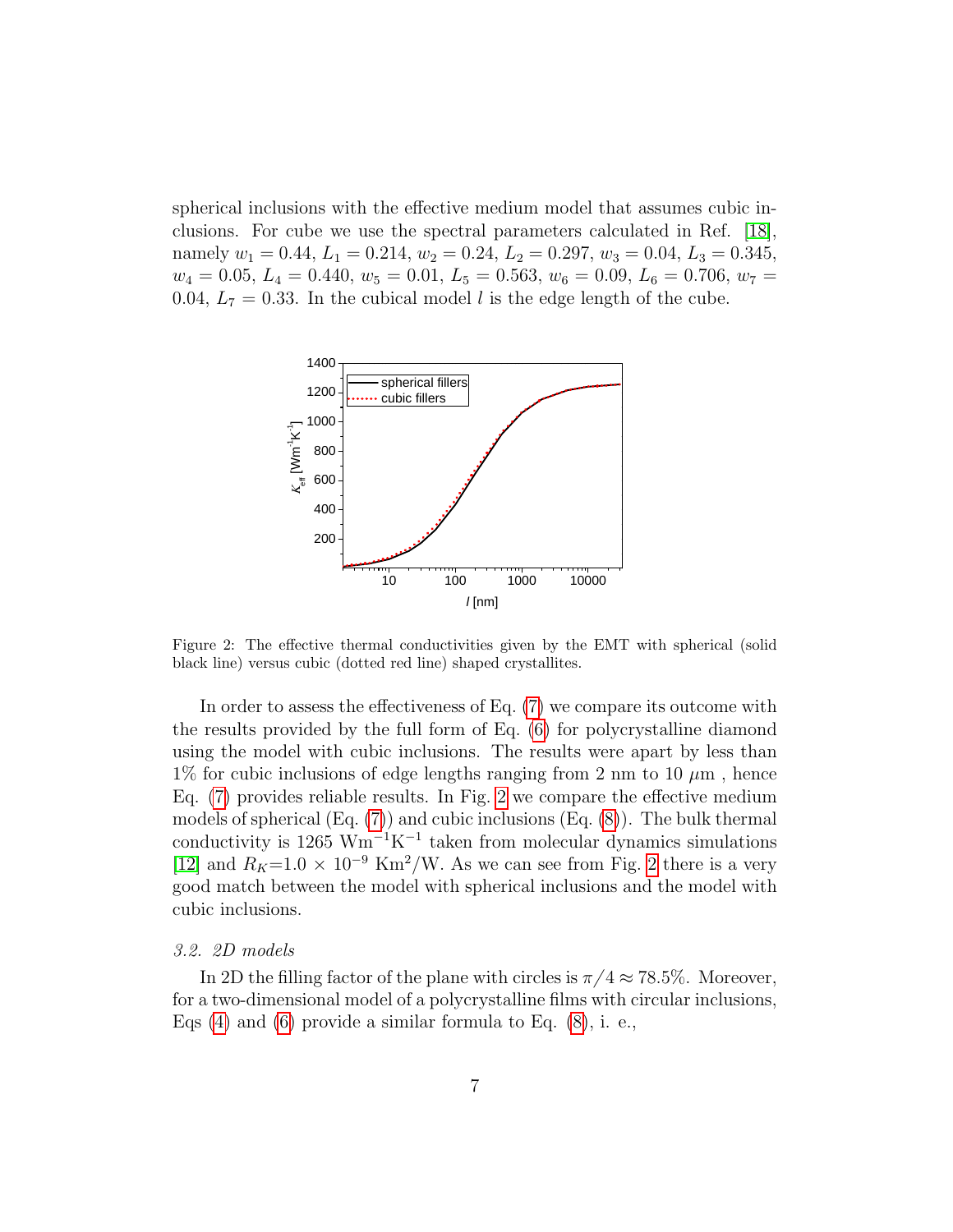<span id="page-7-0"></span>
$$
\kappa_{eff2D} = \frac{\kappa_1}{1 + R_K \kappa_1 / l},\tag{9}
$$

where  $l$  is the diameter of the circle. We recall that in 2D the depolarization factor of a circle is  $L_k = 1/2$  [\[20\]](#page-13-9).



Figure 3: A FEM simulation box to calculate the effective thermal conductivity of a 2D polycrystalline material. Thick lines define the grain boundaries and thinner lines show the mesh.

<span id="page-7-1"></span>To check the validity of Eq. [\(9\)](#page-7-0) in 2D we performed finite element (FEM) calculations with the commercial software COMSOL. We started with a simulation box that was divided in equal-sized squares which are associated with the crystallites. Each crystallite exhibits an interface thermal resistance. To mimic the random variation about square shape of the crystallites we moved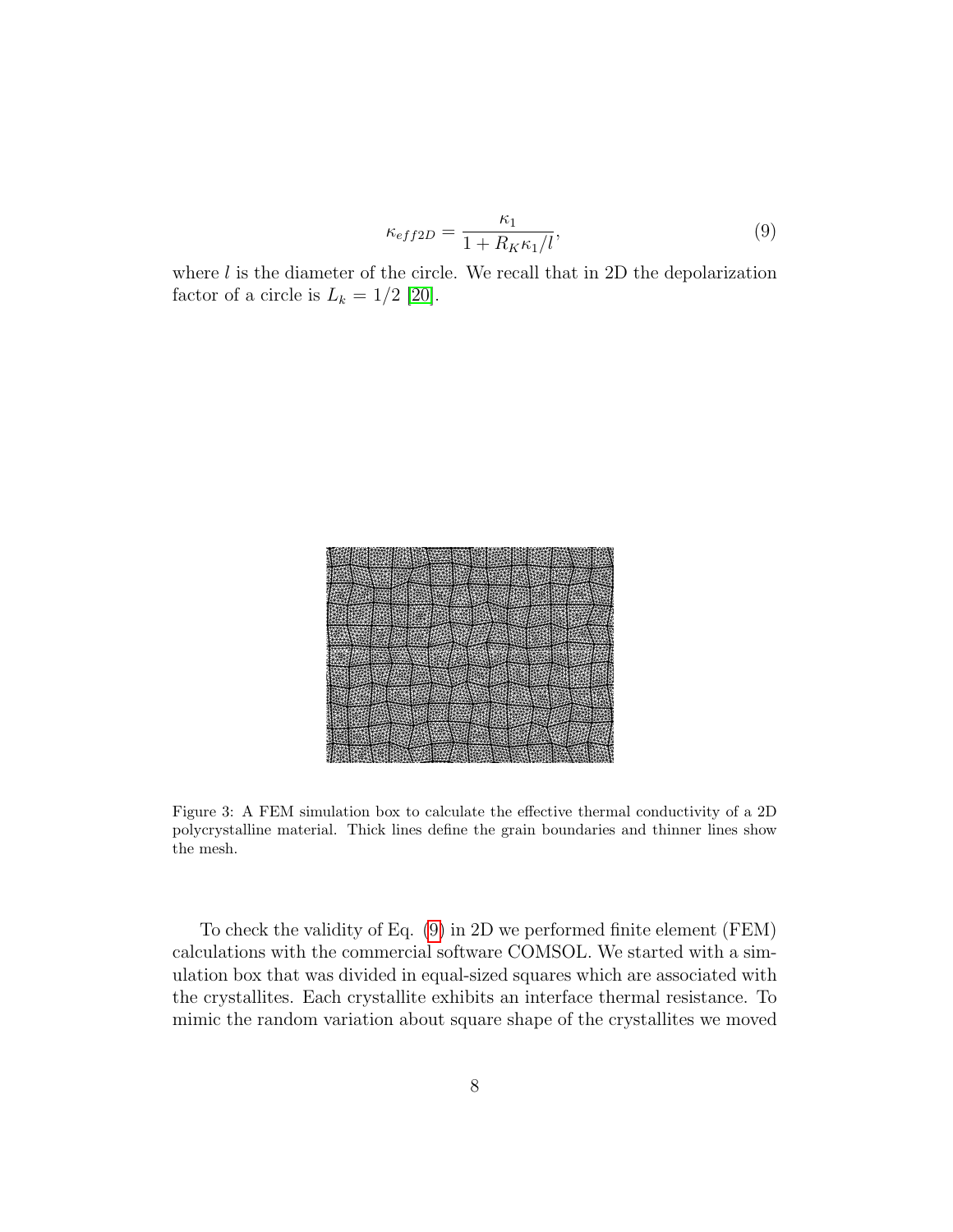each vertex by a random quantity between the values  $dx$  and  $-dx$  and between dy and  $-dy$  on x- and y-axes, respectively (for convenience we took  $dx = dy$ ). A sample of the simulation box is given in Fig. [3.](#page-7-1) The interface thermal resistance is depicted by thick separating lines. In calculations there were used the following values:  $R_K=1\times10^{-9}$  Km<sup>2</sup>/W for Kapitza interface resistance and  $\kappa$ =2200 Wm<sup>-1</sup>K<sup>-1</sup> for thermal conductivity.



<span id="page-8-0"></span>Figure 4: (a) Comparison between calculations with a FEM method and Eq. [\(9\)](#page-7-0). The analytical results were plotted with solid black line, while the FEM results are illustrated by red square symbols; (b) The relative variation of thermal conductivity with respect to the size fluctuation  $dx$  in FEM calculations.

In Fig. [4\(](#page-8-0)a) we compare the results of FEM calculations with Eq. [\(9\)](#page-7-0) that gives the thermal conductivity of the EMT with circular inclusions. FEM calculations provide an averaging about square-shaped inclusions. Inspecting Fig. [4\(](#page-8-0)a) we may conclude that results obtained by averaging about circularshaped inclusions are similar to the results obtained by averaging around square-shaped inclusions. In Fig.  $4(b)$  it is shown that variation of the results with respect to the size of dx is far less than  $1\%$ .

# 3.3. The effect of intra-grain conductivity on the effective conductivity of NCD and UNCD films

In Eqs. [\(7\)](#page-4-2)-[\(9\)](#page-7-0)  $\kappa_1$  is basically the bulk thermal conductivity, which cannot be the intra-grain conductivity at least for grains whose sizes are smaller that the bulk phonon mean free path. In many calculations the phonon mean free path is replaced by the actual size of the grain. However, recently Dong et al. found an intra-grain conductivity that includes basically all the intragrain scattering events [\[12\]](#page-13-1). By molecular dynamics simulations the authors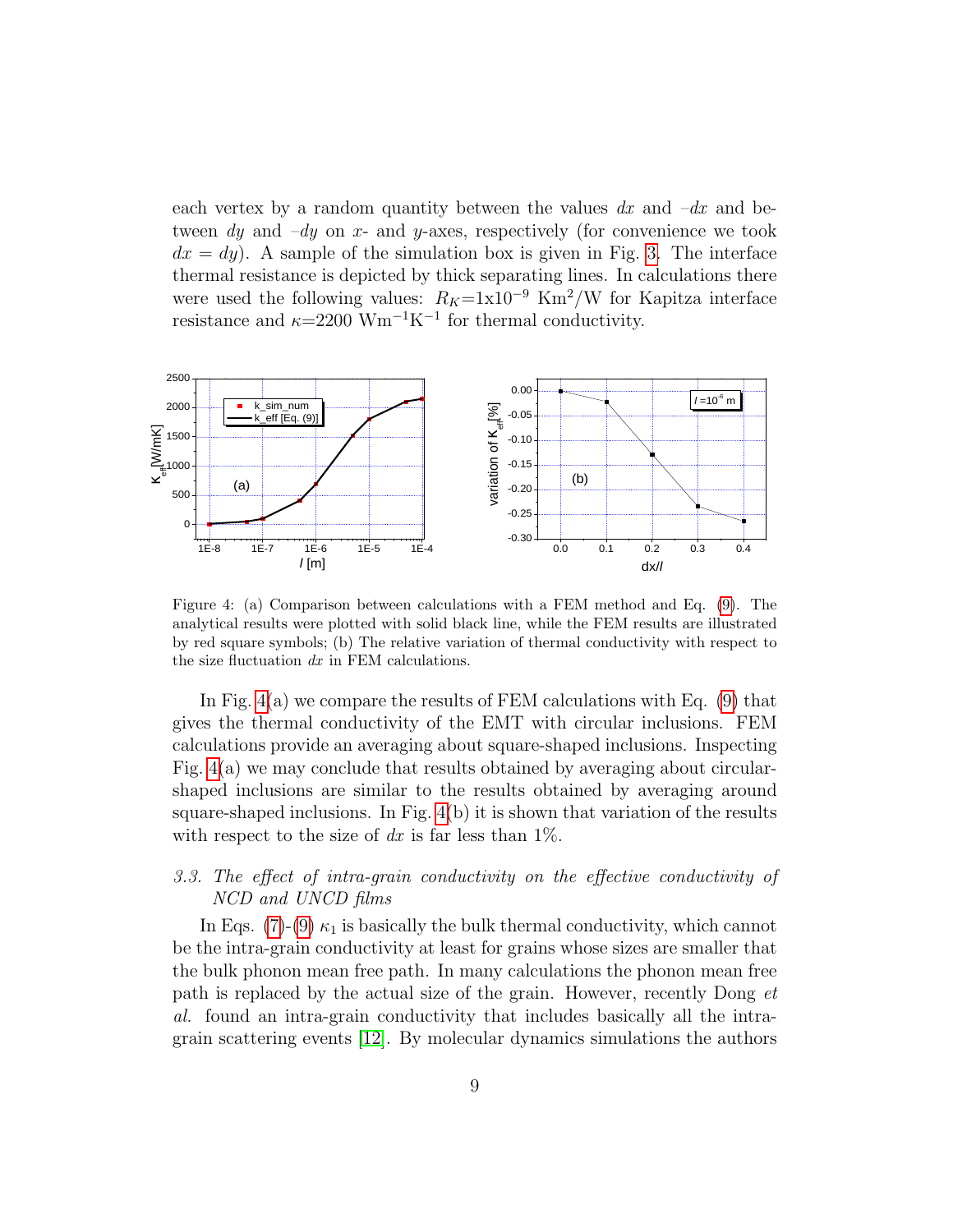obtained the intra-grain conductivity such that the final EMT formula for thermal conductivity in nanocrystalline materials is

<span id="page-9-0"></span>
$$
\kappa_{eff} = \frac{\kappa_1/(1 + \Lambda/l^{0.75})}{1 + R_K \left[\kappa_1/(1 + \Lambda/l^{0.75})\right]/l}.\tag{10}
$$

In Eq. [\(10\)](#page-9-0)  $\kappa_{eff}$  and  $\kappa_1$  are given in Wm<sup>-1</sup>K<sup>-1</sup>, the bulk phonon mean free path  $\Lambda$  and the size of the grain l are given in nm, while  $R_K$  is provided in  $m^2 K W^{-1}$ . Dong *et al.* calculated a diamond bulk thermal conductivity of 1265 Wm<sup>-1</sup>K<sup>-1</sup> and a diamond phonon mean free path  $\Lambda$  of 180 nm.



<span id="page-9-1"></span>Figure 5: (a) The effect of the bulk thermal conductivity on the effective conductivity of NCD and UNCD materials modeled with Eq. [\(8\)](#page-5-1); (b) The effect of intra-grain scattering by comparing Eqs. [\(8\)](#page-5-1) and [\(10\)](#page-9-0). The plots are given as a function of the grain size.

In Fig. [5\(](#page-9-1)a) we have analyzed Eq. [\(8\)](#page-5-1) by studying the effect of bulk thermal conductivity on the thermal effective conductivity of UNCD materials. We considered two values of bulk crystalline diamond: the measured value of  $2200 \text{ Wm}^{-1}\text{K}^{-1}$  [\[1,](#page-12-0) [2\]](#page-12-1) and the calculated value of 1265  $\text{Wm}^{-1}\text{K}^{-1}$  [\[12\]](#page-13-1). The value of Kapitza resistance was a typical one of  $R_K = 0.15 \times 10^{-9}$  Km<sup>2</sup>/W. We can easily notice that for grain sizes up to 100 nm the effective thermal conductivity is insensitive to the thermal conductivity of the crystalline bulk diamond. This is valid as long as  $R_K \kappa_1 / l \gg 1$  according to Eq. [\(8\)](#page-5-1).

In Fig. [5\(](#page-9-1)b) we compare the effect of intra-grain conductivity/scattering on the effective conductivity of NCD and UNCD materials by comparing Eq. [\(10\)](#page-9-0), where intra-grain scatterings are considered, with Eq. [\(8\)](#page-5-1), where such effects are neglected. We notice that the curves have similar shapes. Nevertheless, intra-grain scatterings lower the effective conductivity of poly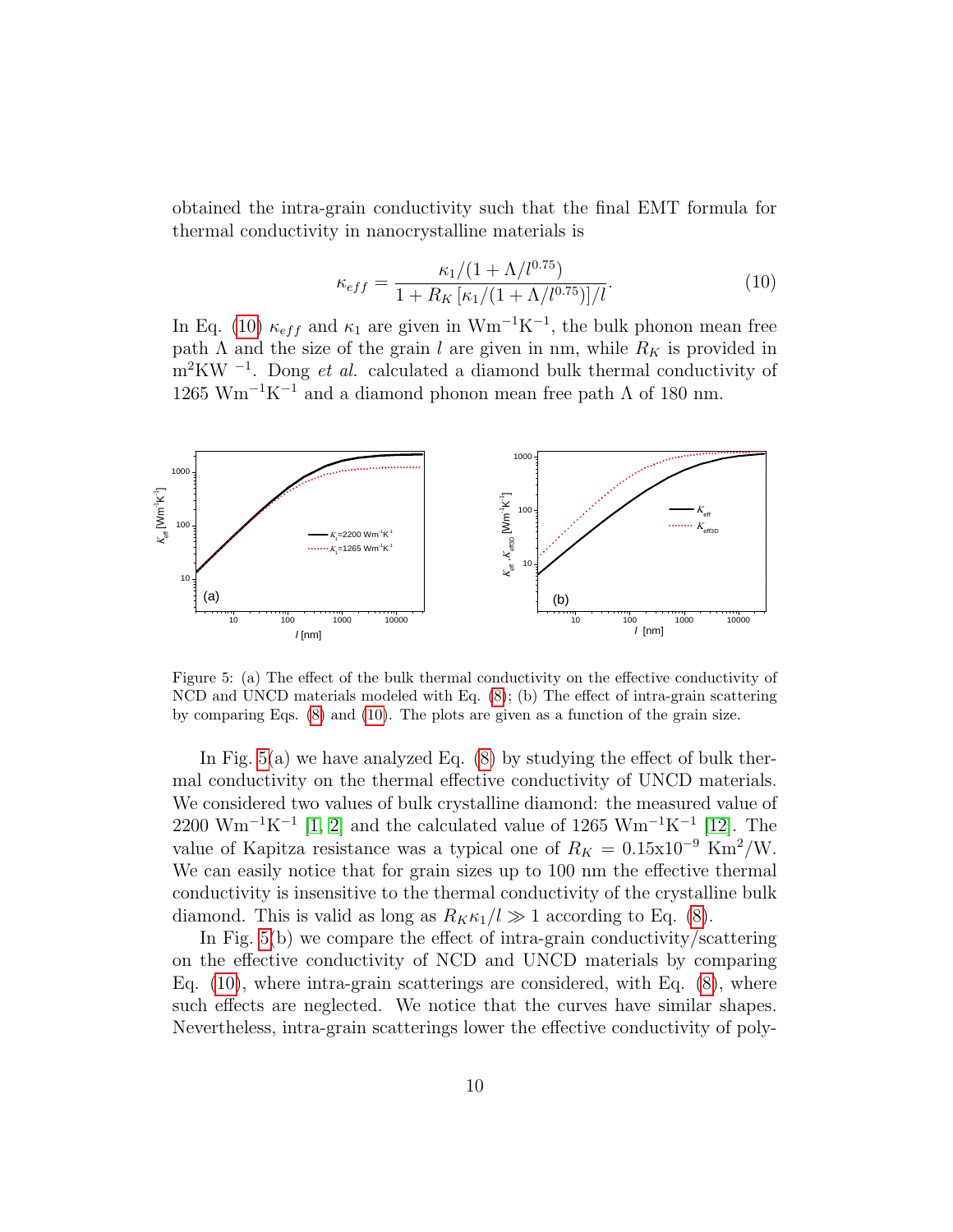crystalline diamond for the whole range of crystallite sizes from 2 nm to 10  $\mu$ m.



<span id="page-10-0"></span>Figure 6: The grain-size dependence of the term  $(1+\Lambda/l^{0.75})$  responsible for the intra-grain scattering on the left-hand side y-axis of the graph (solid black line). On the right-hand side y-axis of the graph is illustrated the ratio  $\kappa_{eff,3D}/\kappa_{eff}$  (dotted red line). The arrows show the assignation of curves with their corresponding y-axis.

To gain more insight into the effect of intra-grain scattering we also plotted the term  $(1+\Lambda/l^{0.75})$  as a function of l with the y-axis on the left-hand side of Fig. [6.](#page-10-0) It can be seen that the term varies strongly by almost a factor of 100 for grain sizes ranging from 2 nm to 10  $\mu$ m, yet this variation cannot be found in the effective conductivities shown in Fig. [5\(](#page-9-1)b). On the y-axis of the right-hand side of Fig. [6](#page-10-0) we plotted the ratio  $\kappa_{eff3D}/\kappa_{eff}$ . The term  $\kappa_{eff}$ is given by Eq. [\(10\)](#page-9-0) and  $\kappa_{eff3D}$  is that of Eq. [\(8\)](#page-5-1). The ratio is between 2 and 3 for a quite extended range of grain sizes (i. e., from 2 nm to almost  $1 \mu m$ ) with its peak value at 100 nm and it reaches a value close to 1 for grain sizes of 10  $\mu$ m. Thus, for small grains, even though the intra-grain scattering is quite large, the intra-grain phonon mean free path lowers the effective conductivity only by a factor of at most  $1/3$  due to the role played by Kapitza resistance. The role of intra-grain conductivity, which is given by intra-grain scattering, was also analyzed recently in [\[21\]](#page-13-10), where it was noticed a large discrepancy of Kapitza resistance between the value obtained from the fit of experimental data to Eq. [\(8\)](#page-5-1) and the results of Kapitza resistance extracted from molecular dynamics simulations [\[22\]](#page-14-0). In principles, Kapitza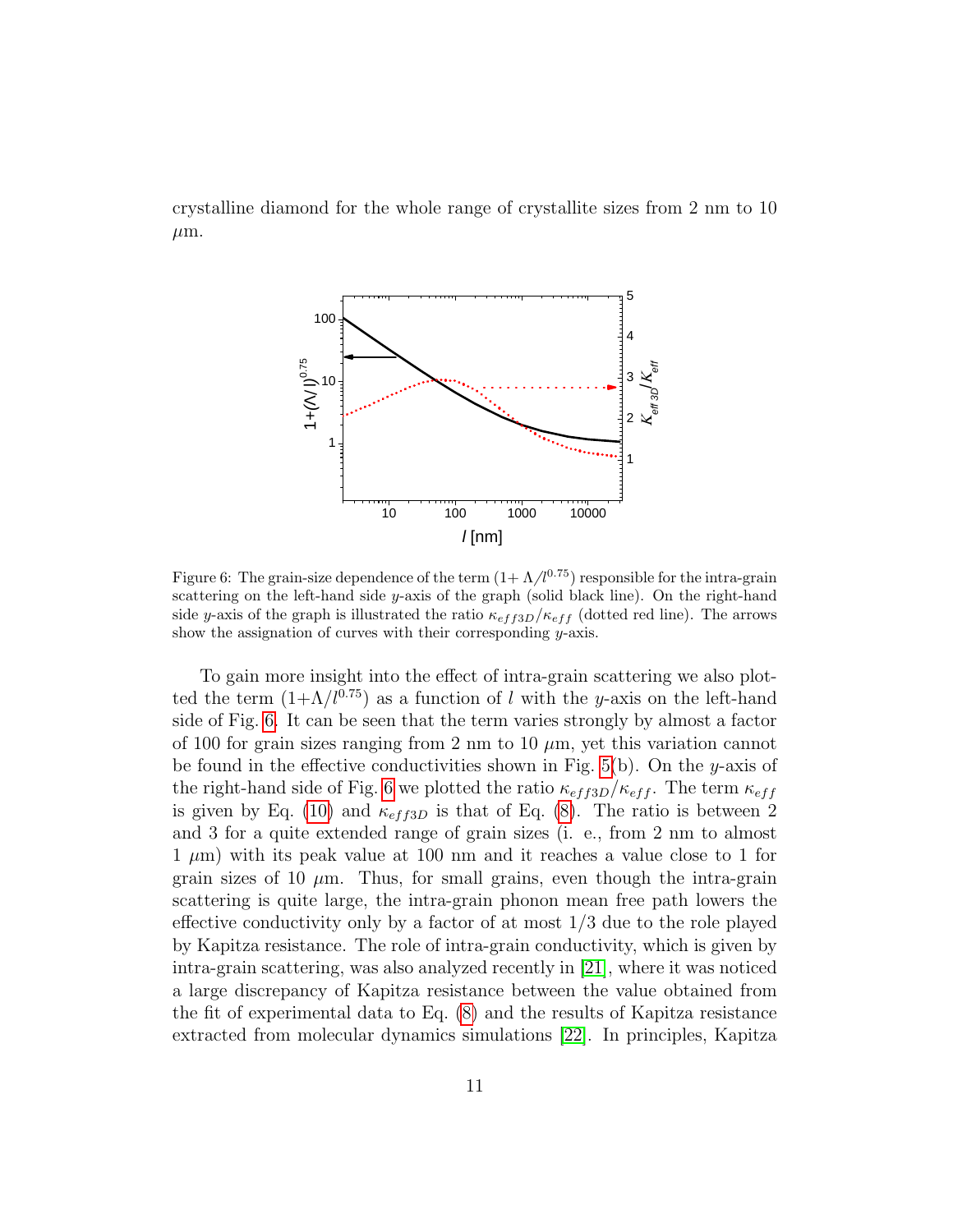resistance would also vary with the grain size. Using planar geometries the intra-grain conductivity as well as Kapitza resistance were estimated from molecular dynamics in [\[21\]](#page-13-10). As a general trend it was found that Kapitza resistance increases with grain size. This trend of increasing thermal boundary resistance with grain size is also found by analyzing the experimental data from Refs [\[9,](#page-12-8) [23\]](#page-14-1), however this increase is offset by the geometrical factor  $l$ .

## 4. Conclusions

In this work we have studied the effective thermal conductivity of both nanocrystalline and ultra-nanocrystalline diamond films by EMT approaches. Usually the EMT models invoke the approximation of spherical-shaped inclusions. These models are extensively used with good results, but they are inconsistent with respect to polycrystalline films because the maximal packing with spheres is 74%. We formulate an EMT model that can handle in principles any shape of the inclusions. Within this model we compare an EMT model based on spherical inclusions with an EMT model based on cubic inclusions. The results of these two models are very similar. In the following we provide a geometrical argument based on the spectral properties of the electrostatic operator for sphere and cube [\[14,](#page-13-3) [18,](#page-13-7) [20\]](#page-13-9). Thus we invoke Eq. [\(7\)](#page-4-2) and the following sum rules [\[15,](#page-13-4) [18\]](#page-13-7):  $\Sigma$ k  $w_k = 1$  and  $\sum$ k  $w_k L_k = 1/6$ , as well as the inequality  $0 < L_k < 1$ . For large crystallite sizes,  $R_K \kappa_1 / l \ll 1$ , thus the effective conductivity approaches the bulk value regardless of the crystallite shape. On the contrary, for nanometer sized crystallites,  $R_K \kappa_1 / l \gg 1$ , the effective conductivity is  $\kappa_{eff} \approx \sum$ k  $w_k l/(dR_K L_k)$ . Knowing that  $|1 - 2L_k| < 1$ and looking at the spectral parameters  $\{w_k, L_k\}$  of both sphere and cube, we may perform the following approximations

$$
\sum_{k} w_{k}/L_{k} = \sum_{k} \frac{2w_{k}}{1 - (1 - 2L_{k})} \approx \sum_{k} 2w_{k} (1 + (1 - 2L_{k})).
$$

Finally, using the sum rules shown above we conclude that the EMT model based on spherical inclusions gives similar results with the model based on cubic inclusions. We further notice that both types of inclusions (spherical and cubical) preserve macroscopic thermal isotropy of a polycrystalline film.

Moreover, we have found that for grain sizes below 100 nm the effective conductivity is strongly affected by both the boundary Kapitza resistance and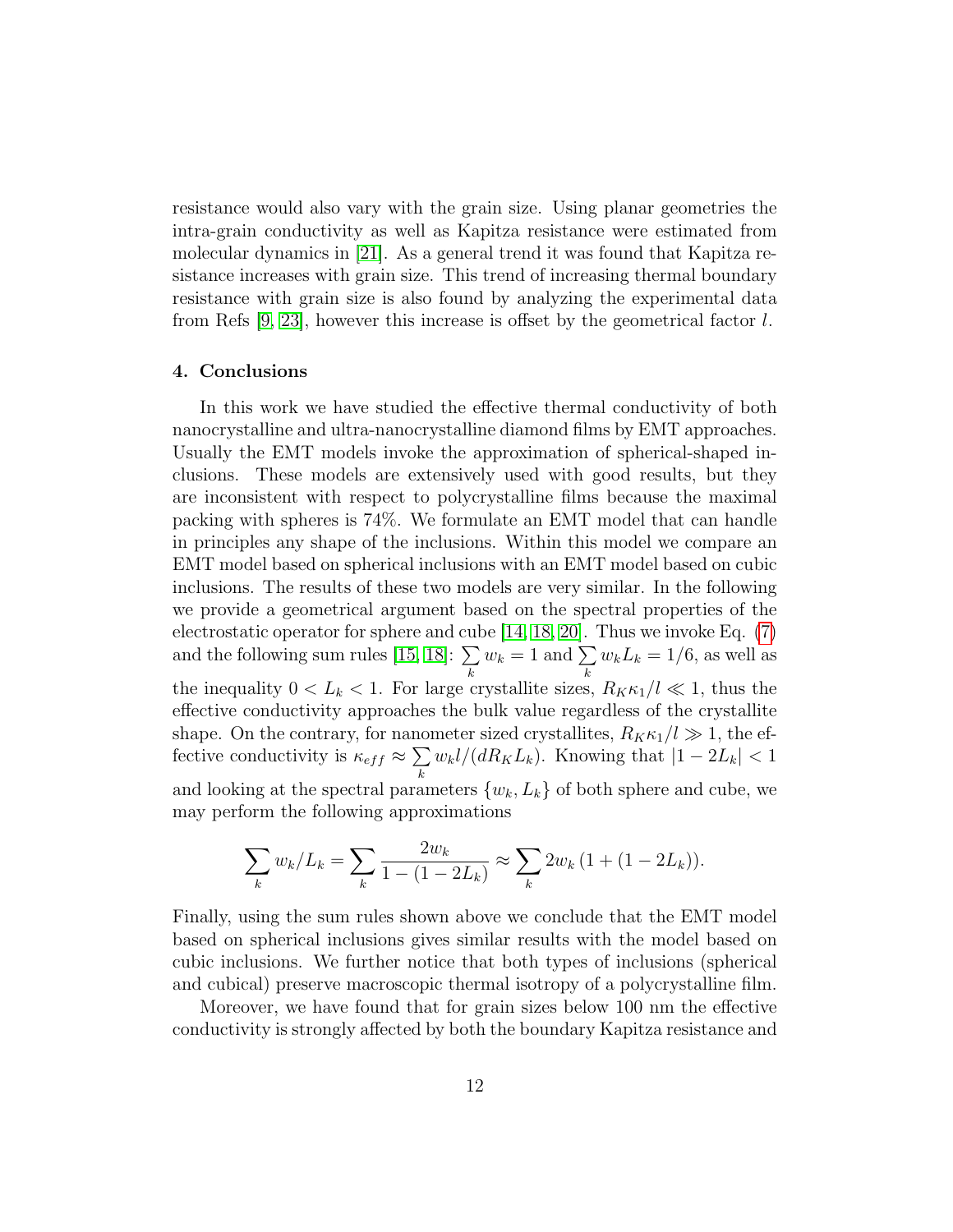the intra-grain scattering, both of them increasing with grain size. However, the increase of Kapitza resistance is offset by the geometrical effect of the grain size.

## References

- <span id="page-12-0"></span>[1] A. L. Moore, L. Shi, Emerging challenges and materials for thermal management of electronics, Materials Today 17 (2014) 163–714.
- <span id="page-12-1"></span>[2] O. Williams, Nanocrystalline diamond, Diam. Relat. Mater. 20 (2011) 621–640.
- <span id="page-12-2"></span>[3] O. A. Shenderova, D. M. Gruen, Ultrananocrystalline Diamond: Synthesis, Properties, and Applications, William Andre, Norwich, NY, 2006, Ch. 3.
- <span id="page-12-3"></span>[4] C. W. Nan, R. Birringer, Determining the Kapitza resistance and the thermal conductivity of polycrystals: A simple model, Phys. Rev. B 57 (1998) 8264.
- <span id="page-12-4"></span>[5] Z. Wang, J. E. Alaniz, W. Jang, J. E. Garay, C. Dames, Thermal conductivity of nanocrystalline silicon: Importance of grain size and frequencydependent mean free paths, Nano Lett. 11 (2011) 2206–2213.
- <span id="page-12-5"></span>[6] Y. Xu, G. Li, Strain effect analysis on phonon thermal conductivity of two-dimensional nanocomposites, J. Appl. Phys. 106 (2009) 114302.
- <span id="page-12-6"></span>[7] Q. Hao, G. Zhu, G. Joshi, X. Wang, A. Minnich, Z. Ren, G. Chen, Theoretical studies on the thermoelectric figure of merit of nanograined bulk silicon, Appl. Phys. Lett. 97 (2010) 063109.
- <span id="page-12-7"></span>[8] L. Braginsky, V. Shklover, H. Hofmann, P. Bowen, High-temperature thermal conductivity of porous  $\text{Al}_2\text{O}_3$  nanostructures, Phys. Rev. B 70 (2004) 134201.
- <span id="page-12-8"></span>[9] M. Shamsa, S. Ghosh, I. Calizo, V. Ralchenko, A. Popovich, A. A. Balandin, Thermal conductivity of nitrogenated ultrananocrystalline diamond films on silicon, J. Appl. Phys. 103 (2008) 083538.
- <span id="page-12-9"></span>[10] H. S. Yang, G. R. Bai, L. Thompson, J. Eastman, Interfacial thermal resistance in nanocrystalline yttria-stabilized zirconia, Acta Mater. 50 (2002) 2309–2317.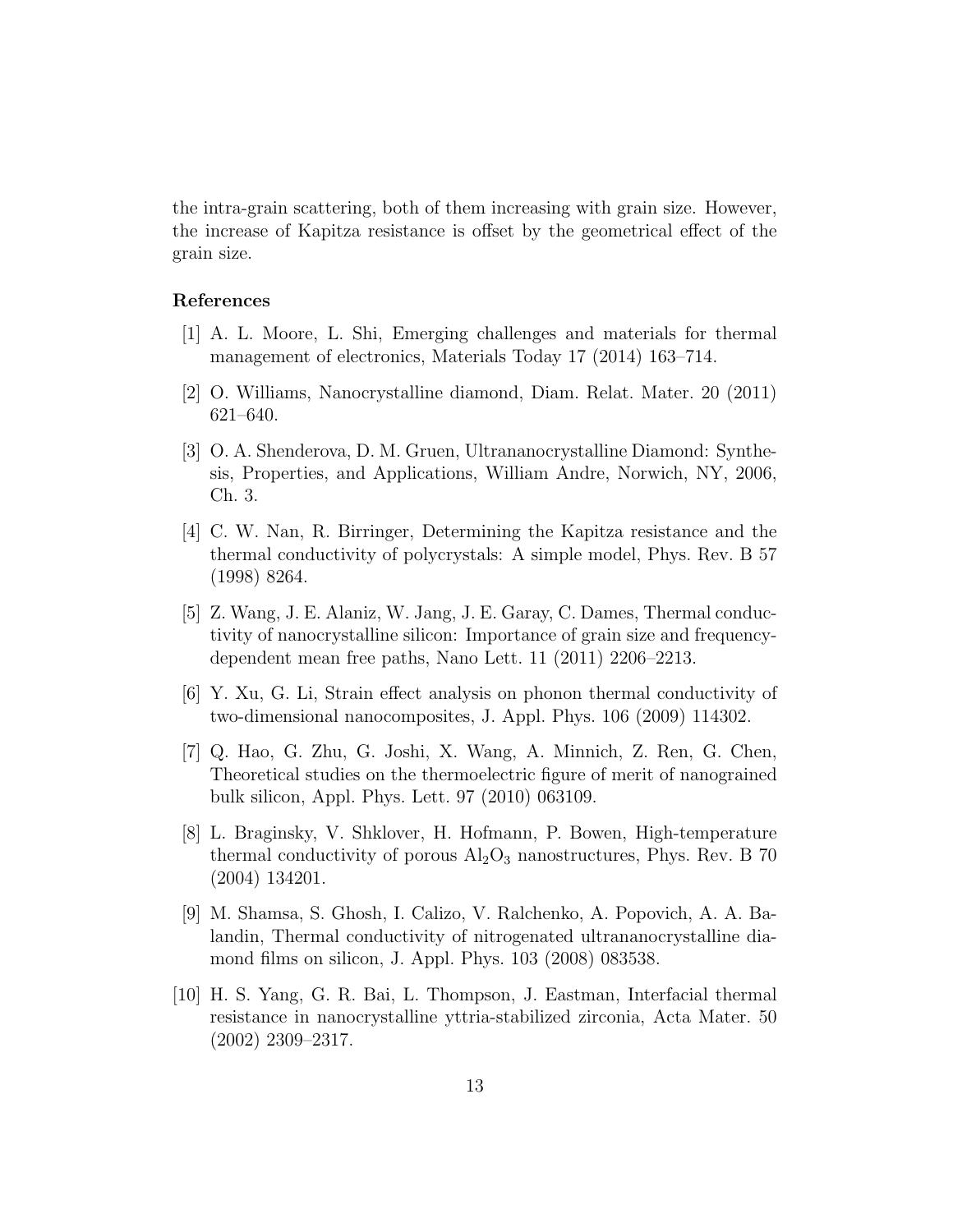- <span id="page-13-0"></span>[11] J. Sermeus, B. Verstraetena, R. Salenbiena, P. Pobedinskas, K. Haenen, C. Glorieux, Determination of elastic and thermal properties of a thin nanocrystalline diamond coating using all-optical methods, Thin Solid Films 590 (2015) 284292.
- <span id="page-13-1"></span>[12] H. Dong, B. Wen, R. Melnik, Relative importance of grain boundaries and size effects in thermal conductivity of nanocrystalline materials, Sci. Rep. 4 (2014) 7037.
- <span id="page-13-2"></span>[13] T. Sandu, M. Gologanu, R. Voicu, G. Boldeiu, V. Moagar-Poladian, Modeling issues regarding thermal conductivity of graphene-based nanocomposites, ROMJIST 21 (2018) 82–92.
- <span id="page-13-3"></span>[14] C. W. Nan, Physics of inhomogeneous inorganic materials, Prog. Mater. Sci. 37 (1993) 1–116.
- <span id="page-13-4"></span>[15] T. Sandu, D. Vrinceanu, E. Gheorghiu, Linear dielectric response of clustered living cells, Phys. Rev. E 81 (2010) 021913.
- <span id="page-13-5"></span>[16] G. E. Gubernatis, Scattering theory and effective medium approximations to heterogeneous materials, in: American Institute of Physics Conference Series, Vol. 40 of American Institute of Physics Conference Series, 1978, pp. 84–98.
- <span id="page-13-6"></span>[17] C. W. Nan, R. Birringer, D. R. Clarke, H. Gleiter, Effective thermal conductivity of particulate composites with interfacial thermal resistance, J. Appl. Phys. 81 (1997) 6692–6699.
- <span id="page-13-7"></span>[18] R. S. Koss, D. Stroud, Applications of the effective-medium approximation to cubic geometries, Phys. Rev. B 32 (1985) 3456–3461.
- <span id="page-13-8"></span>[19] A. Bejan, A. D. Kraus, Heat transfer handbook, 2nd Edition, John Wiley & Sons, New York, NY, 2003.
- <span id="page-13-9"></span>[20] R. C. Voicu, T. Sandu, Analytical results regarding electrostatic resonances of surface phonon/plasmon polaritons: separation of variables with a twist, Proc. R. Soc. A 473 (2017) 2016079.
- <span id="page-13-10"></span>[21] D. Spiteri, J. Anaya, M. Kuball, The effects of grain size and grain boundary characteristics on the thermal conductivity of nanocrystalline diamond, J. Appl. Phys. 119 (2016) 085102.